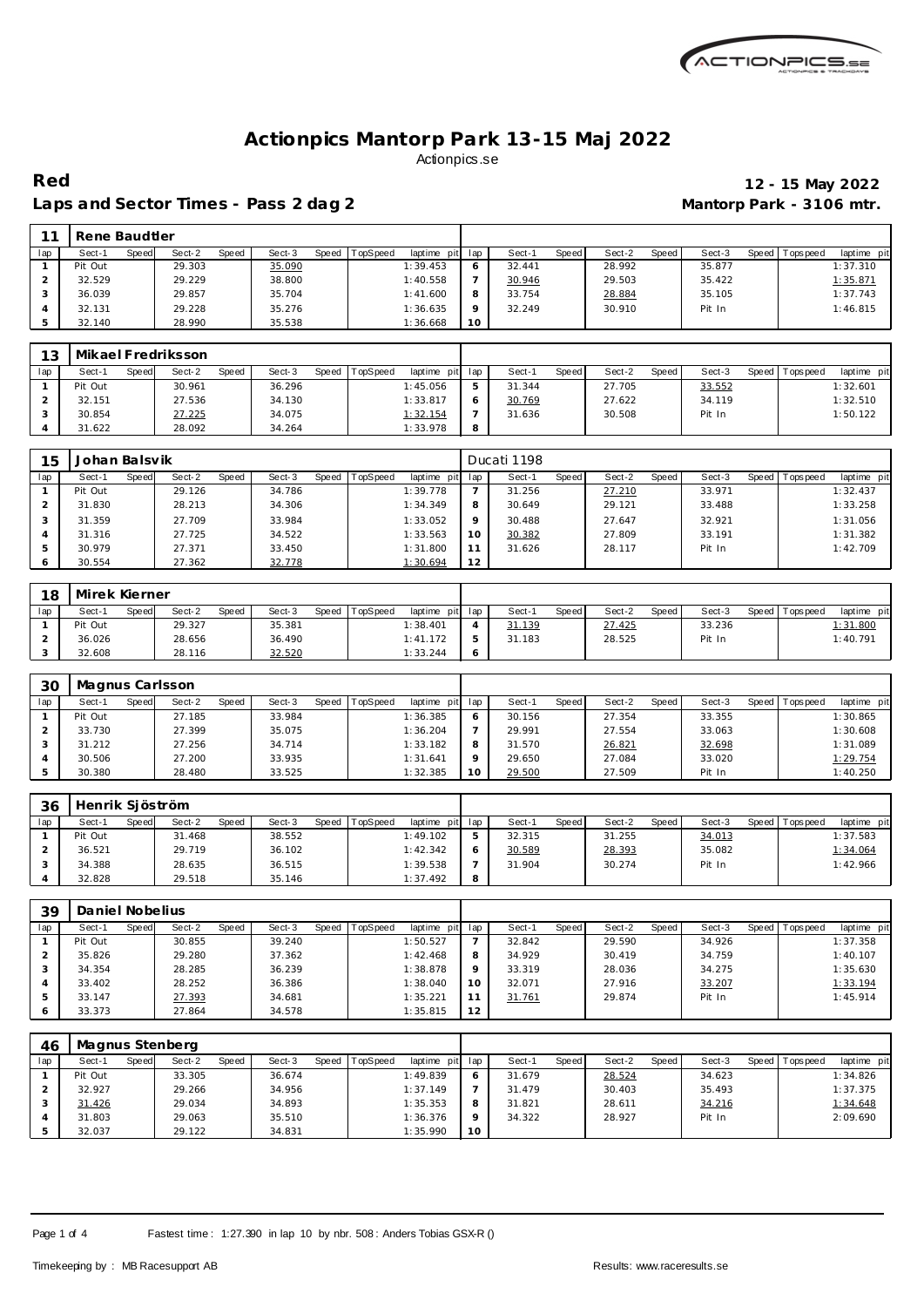

Laps and Sector Times - Pass 2 dag 2 **Mantorp Park - 3106 mtr.** 

# **Red 12 - 15 May 2022**

|    | 52 Christian Barman Gynnerwall |  |  |                                                    |  |        |  |
|----|--------------------------------|--|--|----------------------------------------------------|--|--------|--|
| an | Sect-1 Speed                   |  |  | Sect-2 Speed Sect-3 Speed TopSpeed lantime pit Lan |  | Sect-1 |  |

| lap | Sect-   | Speed | Sect-2 | Speed | Sect-3 | Speed | TopSpeed | laptime<br>pit | lap          | Sect-  | <b>Speed</b> | Sect-2 | <b>Speed</b> | Sect-3 | Speec | Tops pee d | laptime pit |
|-----|---------|-------|--------|-------|--------|-------|----------|----------------|--------------|--------|--------------|--------|--------------|--------|-------|------------|-------------|
|     | Pit Out |       | 29.500 |       | 34.998 |       |          | 1:39.023       | <sub>O</sub> | 31.267 |              | 28.507 |              | 33.239 |       |            | 1:33.013    |
|     | 34.028  |       | 27.713 |       | 34.973 |       |          | 1:36.714       |              | 32.063 |              | 28.424 |              | 32.481 |       |            | 1:32.968    |
|     | 33.693  |       | 28.545 |       | 35.612 |       |          | 1:37.850       |              | 30.010 |              | 27.885 |              | 32.367 |       |            | 1:30.262    |
|     | 33.160  |       | 27.949 |       | 34.201 |       |          | 1:35.310       | $\Omega$     | 29.826 |              | 27.786 |              | 33.635 |       |            | 1:31.247    |
|     | 31.508  |       | 27.970 |       | 33.039 |       |          | 1:32.517       | 10           | 30.306 |              | 28.300 |              | 33.242 |       |            | 1:31.848    |

| 53  | Henrik Nygren |       |        |       |        |       |          |             |     |        |       |        |       |        |         |            |             |
|-----|---------------|-------|--------|-------|--------|-------|----------|-------------|-----|--------|-------|--------|-------|--------|---------|------------|-------------|
| lap | Sect-1        | Speed | Sect-2 | Speed | Sect-3 | Speed | TopSpeed | laptime pit | lap | Sect-  | Speed | Sect-2 | Speed | Sect-3 | Speed I | T ops peed | laptime pit |
|     | Pit Out       |       | 31.356 |       | 37.322 |       |          | 1: 44.761   |     | 30.139 |       | 28.590 |       | 32.705 |         |            | 1:31.434    |
|     | 34.997        |       | 29.165 |       | 33.992 |       |          | 1:38.154    | 8   | 30.095 |       | 28.812 |       | 32.769 |         |            | 1:31.676    |
|     | 31.390        |       | 29.116 |       | 34.820 |       |          | 1:35.326    | Q   | 33.666 |       | 28.700 |       | 34.814 |         |            | 1:37.180    |
|     | 32.280        |       | 28.368 |       | 34.660 |       |          | 1:35.308    | 10  | 29.455 |       | 28.409 |       | 32.477 |         |            | 1:30.341    |
|     | 29.905        |       | 28.600 |       | 33.051 |       |          | 1:31.556    | 11  | 29.714 |       | 28.666 |       | 34.852 |         |            | 1:33.232    |
|     | 30.052        |       | 28.916 |       | 32.935 |       |          | 1:31.903    | 12  | 32.385 |       | 30.203 |       | Pit In |         |            | 1:44.808    |

| 57  | Anton Johansson |       |        |       |        |       |                 |                 |    |        |              |        |       |        |       |           |             |
|-----|-----------------|-------|--------|-------|--------|-------|-----------------|-----------------|----|--------|--------------|--------|-------|--------|-------|-----------|-------------|
| lap | Sect-1          | Speed | Sect-2 | Speed | Sect-3 | Speed | <b>TopSpeed</b> | laptime pit lap |    | Sect-1 | <b>Speed</b> | Sect-2 | Speed | Sect-3 | Speed | Tops peed | laptime pit |
|     | Pit Out         |       | 30.721 |       | 36.790 |       |                 | 1:45.181        |    | 30.218 |              | 26.674 |       | 32.233 |       |           | 1:29.125    |
|     | 30.868          |       | 28.528 |       | 34.398 |       |                 | 1:33.794        |    | 30.706 |              | 28.607 |       | 32.894 |       |           | 1:32.207    |
|     | 30.645          |       | 28.559 |       | Pit In |       |                 | 1:37.441        | O  | 31.336 |              | 26.454 |       | 33.429 |       |           | 1:31.219    |
|     | Pit Out         |       | 27.430 |       | 33.639 |       |                 | 5:00.514        |    | 29.507 |              | 27.595 |       | Pit In |       |           | 1:39.990    |
|     | 34.596          |       | 27.528 |       | 33.892 |       |                 | 1:36.016        | 10 |        |              |        |       |        |       |           |             |

| 62  | André Söderlund |       |        |       |        |       |                 |             |                 |        |       |        |       |        |         |            |             |
|-----|-----------------|-------|--------|-------|--------|-------|-----------------|-------------|-----------------|--------|-------|--------|-------|--------|---------|------------|-------------|
| lap | Sect-1          | Speed | Sect-2 | Speed | Sect-3 | Speed | <b>TopSpeed</b> | laptime pit | lap             | Sect-1 | Speed | Sect-2 | Speed | Sect-3 | Speed I | Tops pee d | laptime pit |
|     | Pit Out         |       | 31.660 |       | 37.220 |       |                 | 1:48.093    |                 | 31.742 |       | 28.503 |       | 34.710 |         |            | 1:34.955    |
|     | 32.931          |       | 30.904 |       | 35.487 |       |                 | 1:39.322    | 8               | 31.703 |       | 28.365 |       | 34.576 |         |            | 1:34.644    |
|     | 31.423          |       | 28.123 |       | 34.534 |       |                 | 1:34.080    | $\circ$         | 31.864 |       | 28.466 |       | 34.733 |         |            | 1:35.063    |
|     | 32.431          |       | 28.482 |       | 38.787 |       |                 | 1:39.700    | 10 <sup>°</sup> | 31.930 |       | 28.612 |       | 34.328 |         |            | 1:34.870    |
| 5   | 32.075          |       | 28.741 |       | Pit In |       |                 | 1:39.493    |                 | 31.135 |       | 29.274 |       | Pit In |         |            | 1:41.431    |
|     | Pit Out         |       | 28.957 |       | 36.421 |       |                 | 2:14.295    | 12              |        |       |        |       |        |         |            |             |

| 64  |         |       | Lars-Johan Lindh |       |        |       |          |             |     |        |       |        |              |        |       |            |             |
|-----|---------|-------|------------------|-------|--------|-------|----------|-------------|-----|--------|-------|--------|--------------|--------|-------|------------|-------------|
| lap | Sect-1  | Speed | Sect-2           | Speed | Sect-3 | Speed | TopSpeed | laptime pit | lap | Sect-1 | Speed | Sect-2 | <b>Speed</b> | Sect-3 | Speed | Tops pee d | laptime pit |
|     | Pit Out |       | 30.002           |       | 38.603 |       |          | 1:47.124    |     | 32.336 |       | 28.768 |              | 34.150 |       |            | 1:35.254    |
|     | 35.951  |       | 29.543           |       | 37.291 |       |          | 1:42.785    | 8   | 31.231 |       | 28.594 |              | 33.581 |       |            | 1:33.406    |
|     | 35.528  |       | 28.877           |       | 36.188 |       |          | 1:40.593    | 9   | 31.153 |       | 28.459 |              | 34.214 |       |            | 1:33.826    |
|     | 32.682  |       | 28.710           |       | 34.933 |       |          | 1:36.325    | 10  | 31.053 |       | 28.626 |              | 35.223 |       |            | 1:34.902    |
| 5   | 33.689  |       | 28.796           |       | 34.164 |       |          | 1:36.649    | 11  | 31.813 |       | 28.897 |              | Pit In |       |            | 1:42.949    |
|     | 31.607  |       | 28.499           |       | 34.478 |       |          | 1:34.584    | 12  |        |       |        |              |        |       |            |             |

|     | Robert Westbrandt |       |        |       |        |                |             |         |        |       |        |       |        |       |           |             |
|-----|-------------------|-------|--------|-------|--------|----------------|-------------|---------|--------|-------|--------|-------|--------|-------|-----------|-------------|
| lap | Sect-1            | Speed | Sect-2 | Speed | Sect-3 | Speed TopSpeed | laptime pit | lap     | Sect-1 | Speed | Sect-2 | Speed | Sect-3 | Speed | Tops peed | laptime pit |
|     | Pit Out           |       | 28.658 |       | 36.172 |                | 1:40.326    |         | 31.687 |       | 29.245 |       | 34.312 |       |           | 1:35.244    |
|     | 32.521            |       | 29.306 |       | 36.946 |                | 1:38.773    | 8       | 31.176 |       | 27.319 |       | 34.343 |       |           | 1:32.838    |
|     | 36.266            |       | 28.785 |       | 35.120 |                | 1:40.171    | $\circ$ | 31.051 |       | 27.646 |       | 34.241 |       |           | 1:32.938    |
| 4   | 32.256            |       | 28.950 |       | 35.056 |                | 1:36.262    | 10      | 30.597 |       | 27.347 |       | 33.832 |       |           | 1:31.776    |
|     | 32.261            |       | 28.244 |       | 37.298 |                | 1:37.803    | 11      | 31.123 |       | 28.432 |       | Pit In |       |           | 1:41.570    |
|     | 31.237            |       | 28.622 |       | 34.933 |                | 1:34.792    | 12      |        |       |        |       |        |       |           |             |

| 74  | Robert Bloss |       |        |       |        |       |          |             |     |        |       |        |              |        |         |           |             |
|-----|--------------|-------|--------|-------|--------|-------|----------|-------------|-----|--------|-------|--------|--------------|--------|---------|-----------|-------------|
| lap | Sect-1       | Speed | Sect-2 | Speed | Sect-3 | Speed | TopSpeed | laptime pit | lap | Sect-1 | Speed | Sect-2 | <b>Speed</b> | Sect-3 | Speed I | Tops peed | laptime pit |
|     | Pit Out      |       | 27.721 |       | 34.658 |       |          | 1:40.561    | 5   | 31.025 |       | 27.303 |              | 33.275 |         |           | 1:31.603    |
|     | 31.640       |       | 27.930 |       | 32.798 |       |          | 1:32.368    | 6   | 30.848 |       | 26.924 |              | 33.136 |         |           | 1:30.908    |
|     | 31.580       |       | 26.422 |       | 33.714 |       |          | 1:31.716    |     | 31.318 |       | 26.705 |              | Pit In |         |           | 1:44.181    |
|     | 31.707       |       | 27.866 |       | 34.382 |       |          | 1:33.955    | 8   |        |       |        |              |        |         |           |             |

| 79  |         |       | Sahatsada Pimphasri |       |        |       |          |             |         |        |       |        |       |        |       |            |             |
|-----|---------|-------|---------------------|-------|--------|-------|----------|-------------|---------|--------|-------|--------|-------|--------|-------|------------|-------------|
| lap | Sect-1  | Speed | Sect-2              | Speed | Sect-3 | Speed | TopSpeed | laptime pit | lap     | Sect-  | Speed | Sect-2 | Speed | Sect-3 | Speed | Tops pee d | laptime pit |
|     | Pit Out |       | 34.146              |       | 39.845 |       |          | 1:56.336    | O       | 35.951 |       | 31.622 |       | 37.374 |       |            | 1:44.947    |
|     | 36.870  |       | 33.761              |       | 38.701 |       |          | 1:49.332    |         | 35.413 |       | 32.301 |       | 37.829 |       |            | 1:45.543    |
|     | 35.693  |       | 32.452              |       | 38.667 |       |          | 1:46.812    | 8       | 37.122 |       | 31.822 |       | 38.720 |       |            | 1:47.664    |
|     | 36.557  |       | 31.757              |       | 38.160 |       |          | 1:46.474    | $\circ$ | 35.835 |       | 33.300 |       | 38.530 |       |            | 1:47.665    |
|     | 35.474  |       | 35.834              |       | 37.670 |       |          | 1:48.978    | 10      | 36.798 |       | 33.158 |       | Pit In |       |            | 1:52.796    |

Page 2 of 4 Fastest time: 1:27.390 in lap 10 by nbr. 508: Anders Tobias GSX-R ()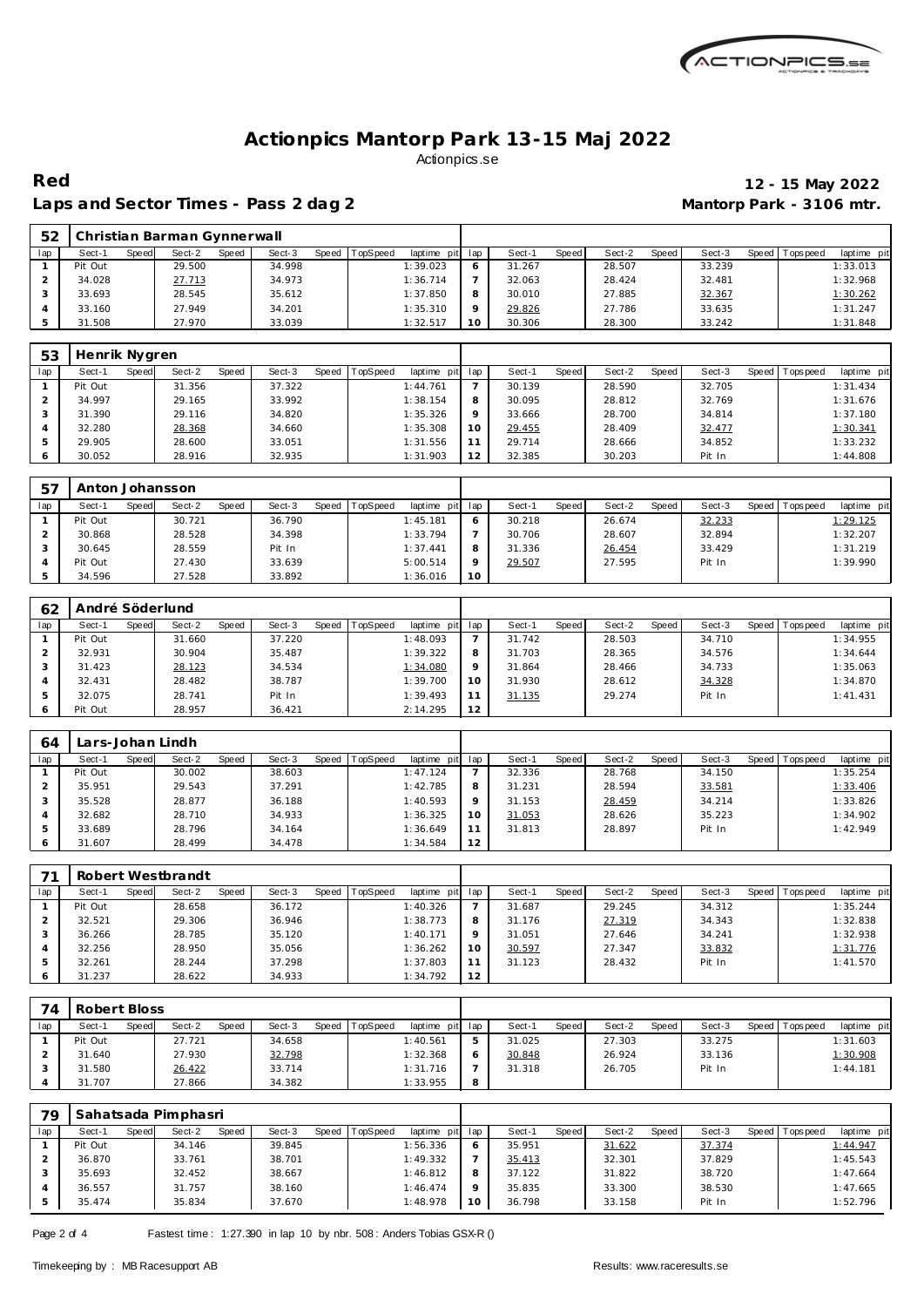

**Red 12 - 15 May 2022** Laps and Sector Times - Pass 2 dag 2 **Mantorp Park - 3106 mtr.** 

 **Yusuf Oruc**

| lap            | Sect-1           | Speed | Sect-2           | Speed | Sect-3   | Speed | TopSpeed | laptime pit     | lap             | Sect-1 | Speed | Sect-2 | Speed | Sect-3 | Speed | Tops pee d | laptime pit |
|----------------|------------------|-------|------------------|-------|----------|-------|----------|-----------------|-----------------|--------|-------|--------|-------|--------|-------|------------|-------------|
| $\mathbf{1}$   | Pit Out          |       | 30.038           |       | 35.959   |       |          | 1:43.857        | 6               | 30.228 |       | 27.146 |       | 32.759 |       |            | 1:30.133    |
| 2              | 31.479           |       | 30.310           |       | 34.524   |       |          | 1:36.313        | 7               | 30.067 |       | 27.291 |       | 32.578 |       |            | 1:29.936    |
| 3              | 33.329           |       | 27.470           |       | 33.974   |       |          | 1:34.773        | 8               | 30.200 |       | 26.329 |       | 32.387 |       |            | 1:28.916    |
| $\overline{4}$ | 30.880           |       | 27.458           |       | 35.270   |       |          | 1:33.608        | 9               | 30.237 |       | 26.907 |       | Pit In |       |            | 1:36.166    |
| 5              | 30.826           |       | 27.148           |       | 33.201   |       |          | 1:31.175        | 10              |        |       |        |       |        |       |            |             |
|                |                  |       |                  |       |          |       |          |                 |                 |        |       |        |       |        |       |            |             |
| 89             |                  |       | Jimmy Kvarnström |       |          |       |          |                 |                 |        |       |        |       |        |       |            |             |
| lap            | Sect-1           | Speed | Sect-2           | Speed | $Sect-3$ | Speed | TopSpeed | laptime pit     | lap             | Sect-1 | Speed | Sect-2 | Speed | Sect-3 | Speed | Tops peed  | laptime pit |
| $\mathbf{1}$   | Pit Out          |       | 30.283           |       | 39.440   |       |          | 1:47.980        | 6               | 34.028 |       | 29.009 |       | 37.335 |       |            | 1:40.372    |
| $\overline{2}$ | 34.752           |       | 28.994           |       | 38.102   |       |          | 1:41.848        | $\overline{7}$  | 34.533 |       | 29.394 |       | 37.386 |       |            | 1:41.313    |
| 3              | 33.992           |       | 29.162           |       | Pit In   |       |          | 1:46.610        | 8               | 34.295 |       | 29.285 |       | 37.097 |       |            | 1:40.677    |
| $\overline{4}$ | Pit Out          |       | 29.360           |       | 37.495   |       |          | 2:25.204        | 9               | 34.388 |       | 29.563 |       | 37.823 |       |            | 1:41.774    |
| 5              | 34.576           |       | 29.881           |       | 37.622   |       |          | 1:42.079        | 10              | 34.773 |       | 29.757 |       | Pit In |       |            | 1:52.026    |
|                |                  |       |                  |       |          |       |          |                 |                 |        |       |        |       |        |       |            |             |
| 108            | Johan Borg       |       |                  |       |          |       |          |                 |                 |        |       |        |       |        |       |            |             |
| lap            | Sect-1           | Speed | Sect-2           | Speed | Sect-3   | Speed | TopSpeed | laptime pit     | lap             | Sect-1 | Speed | Sect-2 | Speed | Sect-3 | Speed | Tops peed  | laptime pit |
| $\mathbf{1}$   | Pit Out          |       | 29.644           |       | 37.222   |       |          | 1:44.723        | 6               | 33.108 |       | 28.901 |       | 36.132 |       |            | 1:38.141    |
| $\overline{a}$ | 34.072           |       | 29.277           |       | 36.568   |       |          | 1:39.917        | $\overline{7}$  | 32.705 |       | 28.073 |       | 35.400 |       |            | 1:36.178    |
| 3              | 33.360           |       | 28.054           |       | 35.838   |       |          | 1:37.252        | 8               | 33.368 |       | 28.631 |       | 34.752 |       |            | 1:36.751    |
| $\overline{4}$ | 32.321           |       | 28.978           |       | Pit In   |       |          | 1:53.412        | 9               | 33.136 |       | 29.951 |       | Pit In |       |            | 1:49.209    |
| 5              | Pit Out          |       | 28.702           |       | 36.045   |       |          | 4:18.564        | 10              |        |       |        |       |        |       |            |             |
|                |                  |       |                  |       |          |       |          |                 |                 |        |       |        |       |        |       |            |             |
| 114            | Tommy Linner     |       |                  |       |          |       |          |                 |                 |        |       |        |       |        |       |            |             |
| lap            | Sect-1           | Speed | Sect-2           | Speed | Sect-3   | Speed | TopSpeed | laptime pit     | ap              | Sect-1 | Speed | Sect-2 | Speed | Sect-3 | Speed | Tops pee d | laptime pit |
| $\mathbf{1}$   | Pit Out          |       | 28.955           |       | 34.646   |       |          | 1:39.267        | $\overline{4}$  | 30.004 |       | 26.434 |       | 33.412 |       |            | 1:29.850    |
| $\overline{2}$ | 31.797           |       | 26.604           |       | 33.194   |       |          | 1:31.595        | 5               | 30.714 |       | 26.709 |       | 34.049 |       |            | 1:31.472    |
| 3              | 30.357           |       | 26.349           |       | 32.976   |       |          | 1:29.682        | 6               | 30.577 |       | 27.114 |       | Pit In |       |            | 1:34.117    |
|                |                  |       |                  |       |          |       |          |                 |                 |        |       |        |       |        |       |            |             |
| 149            | Robert Strandäng |       |                  |       |          |       |          |                 |                 |        |       |        |       |        |       |            |             |
| lap            | Sect-1           | Speed | Sect-2           | Speed | Sect-3   | Speed | TopSpeed | laptime pit lap |                 | Sect-1 | Speed | Sect-2 | Speed | Sect-3 | Speed | Tops peed  | laptime pit |
| 1              | Pit Out          |       | 33.525           |       | 38.285   |       |          | 1:49.277        | $7\overline{ }$ | 30.597 |       | 27.685 |       | 33.925 |       |            | 1:32.207    |
| $\overline{2}$ | 33.619           |       | 27.737           |       | 33.783   |       |          | 1:35.139        | 8               | 30.889 |       | 27.517 |       | 33.399 |       |            | 1:31.805    |
| 3              | 31.629           |       | 27.357           |       | 32.982   |       |          | 1:31.968        | 9               | 32.244 |       | 27.228 |       | 32.881 |       |            | 1:32.353    |
| 4              | 31.608           |       | 27.760           |       | 33.296   |       |          | 1:32.664        | 10              | 30.797 |       | 27.438 |       | 33.411 |       |            | 1:31.646    |

| 508            |         |       | Anders Tobias GSX-R |       |        |       |                 |             |         |        |              |        |       |        |                 |             |
|----------------|---------|-------|---------------------|-------|--------|-------|-----------------|-------------|---------|--------|--------------|--------|-------|--------|-----------------|-------------|
| lap            | Sect-1  | Speed | Sect-2              | Speed | Sect-3 | Speed | <b>TopSpeed</b> | laptime pit | lap     | Sect-1 | <b>Speed</b> | Sect-2 | Speed | Sect-3 | Speed Tops peed | laptime pit |
|                | Pit Out |       | 28.268              |       | 34.600 |       |                 | 1:36.700    |         | 29.186 |              | 26.096 |       | 32.557 |                 | 1:27.839    |
|                | 29.764  |       | 26.616              |       | 33.600 |       |                 | 1:29.980    | 8       | 29.347 |              | 26.783 |       | 34.555 |                 | 1:30.685    |
|                | 29.370  |       | 25.706              |       | 33.463 |       |                 | 1:28.539    | $\circ$ | 30.191 |              | 25.787 |       | 34.529 |                 | 1:30.507    |
| $\overline{A}$ | 29.616  |       | 26.741              |       | 35.504 |       |                 | 1:31.861    | 10      | 29.713 |              | 26.134 |       | 31.543 |                 | 1:27.390    |
| 5              | 29.176  |       | 26.033              |       | 32.333 |       |                 | 1:27.542    |         | 28.567 |              | 27.373 |       | Pit In |                 | 1:33.104    |
| 6              | 29.161  |       | 28.604              |       | 32.853 |       |                 | 1:30.618    | 12      |        |              |        |       |        |                 |             |

| 539 | Niclas Alverstedt |       |        |       |        |       |                 |             |         |        |              |        |       |        |                 |             |
|-----|-------------------|-------|--------|-------|--------|-------|-----------------|-------------|---------|--------|--------------|--------|-------|--------|-----------------|-------------|
| lap | Sect-1            | Speed | Sect-2 | Speed | Sect-3 | Speed | <b>TopSpeed</b> | laptime pit | lap     | Sect-1 | <b>Speed</b> | Sect-2 | Speed | Sect-3 | Speed Tops peed | laptime pit |
|     | Pit Out           |       | 33.691 |       | 36.905 |       |                 | 1:49.185    |         | 29.373 |              | 28.864 |       | 33.740 |                 | 1:31.977    |
|     | 30.635            |       | 28.525 |       | 33.155 |       |                 | 1:32.315    | 8       | 31.625 |              | 29.342 |       | 34.717 |                 | 1:35.684    |
|     | 30.445            |       | 28.172 |       | Pit In |       |                 | 1:31.547    | $\circ$ | 32.725 |              | 29.067 |       | 34.438 |                 | 1:36.230    |
|     | Pit Out           |       | 30.209 |       | 32.884 |       |                 | 1:57.395    | 10      | 30.032 |              | 27.732 |       | 31.911 |                 | 1:29.675    |
|     | 28.903            |       | 27.955 |       | 32.310 |       |                 | 1:29.168    |         | 30.274 |              | 29.971 |       | Pit In |                 | 1:40.501    |
|     | 28.883            |       | 27.784 |       | 31.853 |       |                 | 1:28.520    | 12      |        |              |        |       |        |                 |             |

| 59  |         |       | Anders Nordlander |       |        |       |                 |             |         |        |       |        |       |        |       |            |             |
|-----|---------|-------|-------------------|-------|--------|-------|-----------------|-------------|---------|--------|-------|--------|-------|--------|-------|------------|-------------|
| lap | Sect-1  | Speed | Sect-2            | Speed | Sect-3 | Speed | <b>TopSpeed</b> | laptime pit | lap     | Sect-1 | Speed | Sect-2 | Speed | Sect-3 | Speed | Tops pee d | laptime pit |
|     | Pit Out |       | 28.195            |       | 37.725 |       |                 | 1:40.791    |         | 29.421 |       | 27.256 |       | 33.054 |       |            | 1:29.731    |
|     | 36.446  |       | 28.190            |       | 37.413 |       |                 | 1:42.049    | 8       | 29.431 |       | 27.424 |       | 35.064 |       |            | 1:31.919    |
|     | 34.943  |       | 27.656            |       | 34.361 |       |                 | 1:36.960    | $\circ$ | 30.574 |       | 26.951 |       | 32.995 |       |            | 1:30.520    |
|     | 30.230  |       | 27.208            |       | 32.757 |       |                 | 1:30.195    | 10      | 32.024 |       | 27.322 |       | 32.891 |       |            | 1:32.237    |
|     | 30.431  |       | 27.671            |       | 34.935 |       |                 | 1:33.037    |         | 30.754 |       | 27.190 |       | 32.595 |       |            | 1:30.539    |
|     | 31.191  |       | 27.783            |       | 33.041 |       |                 | 1:32.015    | 12      | 32.505 |       | 28.121 |       | Pit In |       |            | 1:38.249    |

Page 3 of 4 Fastest time: 1:27.390 in lap 10 by nbr. 508: Anders Tobias GSX-R ()

 31.028 28.036 33.024 1:32.088 30.956 27.198 32.772 1:30.926

11 32.522 31.140 Pit In 1:44.959